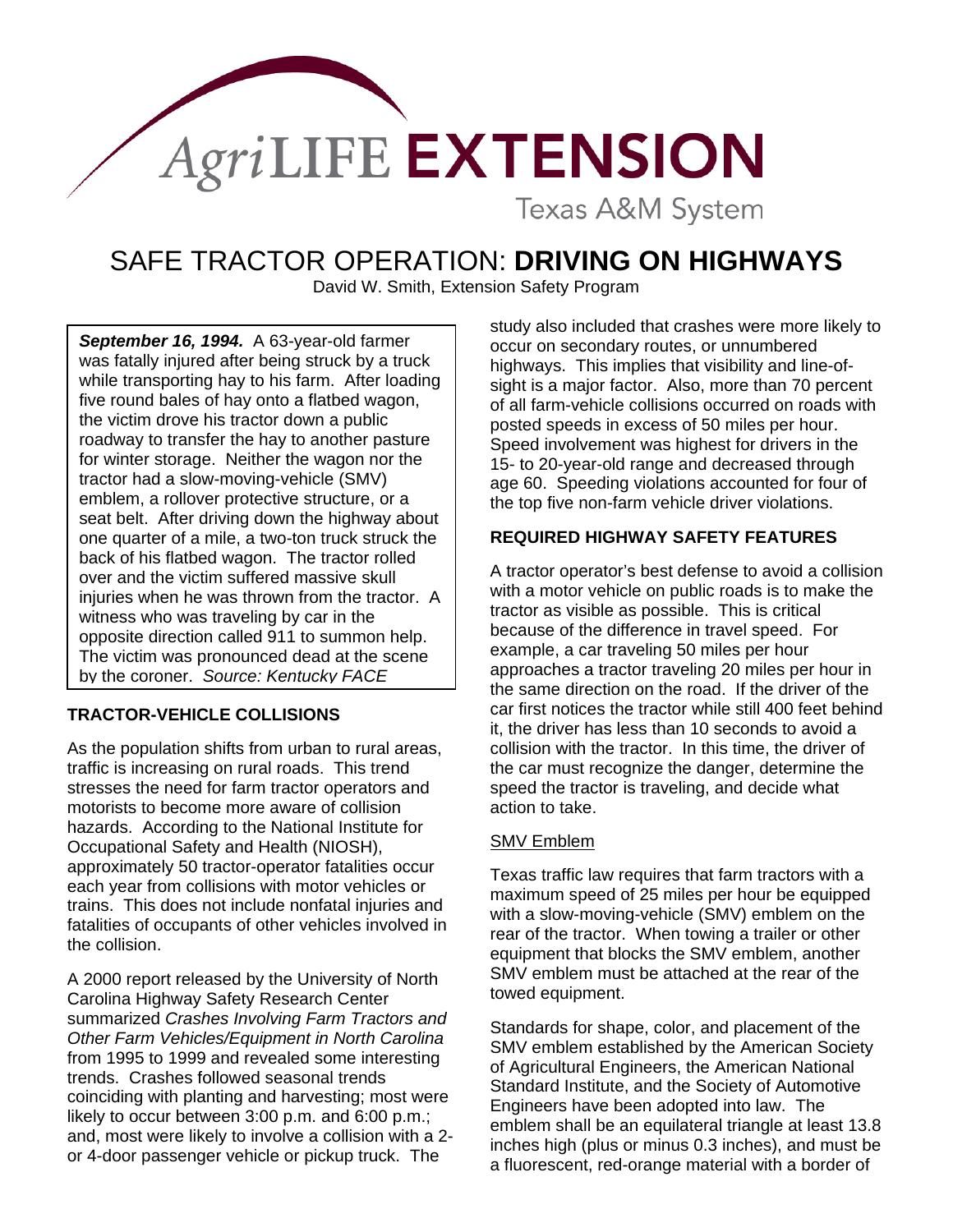red retro-reflective material. The fluorescent material is visible in daylight and the reflective border shines when illuminated by headlights at night.

The SMV emblem must be mounted at the rear, and as close to the center of the tractor or equipment as possible. It must be mounted with the point up; the lower edge of the emblem must be at least two feet and not more than 6 feet above the ground.



## Lighting and Flashers

Lighting requirements also exist to warn other motorists of farm tractors. Tractors are required to have two forward-facing headlights and a red taillight that burns continuously. This taillight must be visible for 500 feet under normal circumstances and be mounted on the far left side of the tractor. All towed equipment must have two rear-mounted red reflectors positioned at the extreme left and right.

When farm tractors are operated on public roads, they must also have white or amber flashers mounted on the front, and red or amber flashers mounted on the rear. These lights must be activated when the vehicle is in operation. On some tractor designs, there is one or two amber flashing lights located on top of the cab that signals approaching vehicles in both directions.



**Figure 1.** *Highway Safety Features* 



*Safety Features* 

## **SAFE DRIVING PRACTICES**

Though state law does not require tractor operators to have a driver's license, operators must follow all traffic laws, obey all traffic lights and signs, and apply safe driving practices to protect themselves and other highway drivers.

The first aspect of safe tractor operation on highways is to ensure that the tractor itself is safe to drive. According to NIOSH, the average age of tractors in operation in the United States is 25.7 years. Thus, a significant number of tractors are still in use that are not equipped with advanced steering, braking, and shifting technologies that make driving on highways safer.

Before you operate a tractor on a highway, be sure to:

- Lock brake pedals together
- Adjust the seat position so you are able to safely reach the steering wheel, pedals, and gear shifts
- Adjust mirrors for good vision
- Make sure all lights and flashers work properly
- Check tire pressure and make sure wheel bolts are tight
- Add weights if necessary to balance the tractor, especially if you are pulling or hauling a load

#### Highway Driving

If the tractor is equipped with a roll over protection structure (or ROPS), make sure to securely fasten the seat belt. This will keep you within the zone of protection in case the tractor overturns. Remember to turn on headlights and flashers to warn other drivers of your presence. When driving on the highway, stay as far to the right as possible, but avoid driving on uneven road surfaces at high speeds (i.e., driving with the left wheels on smooth